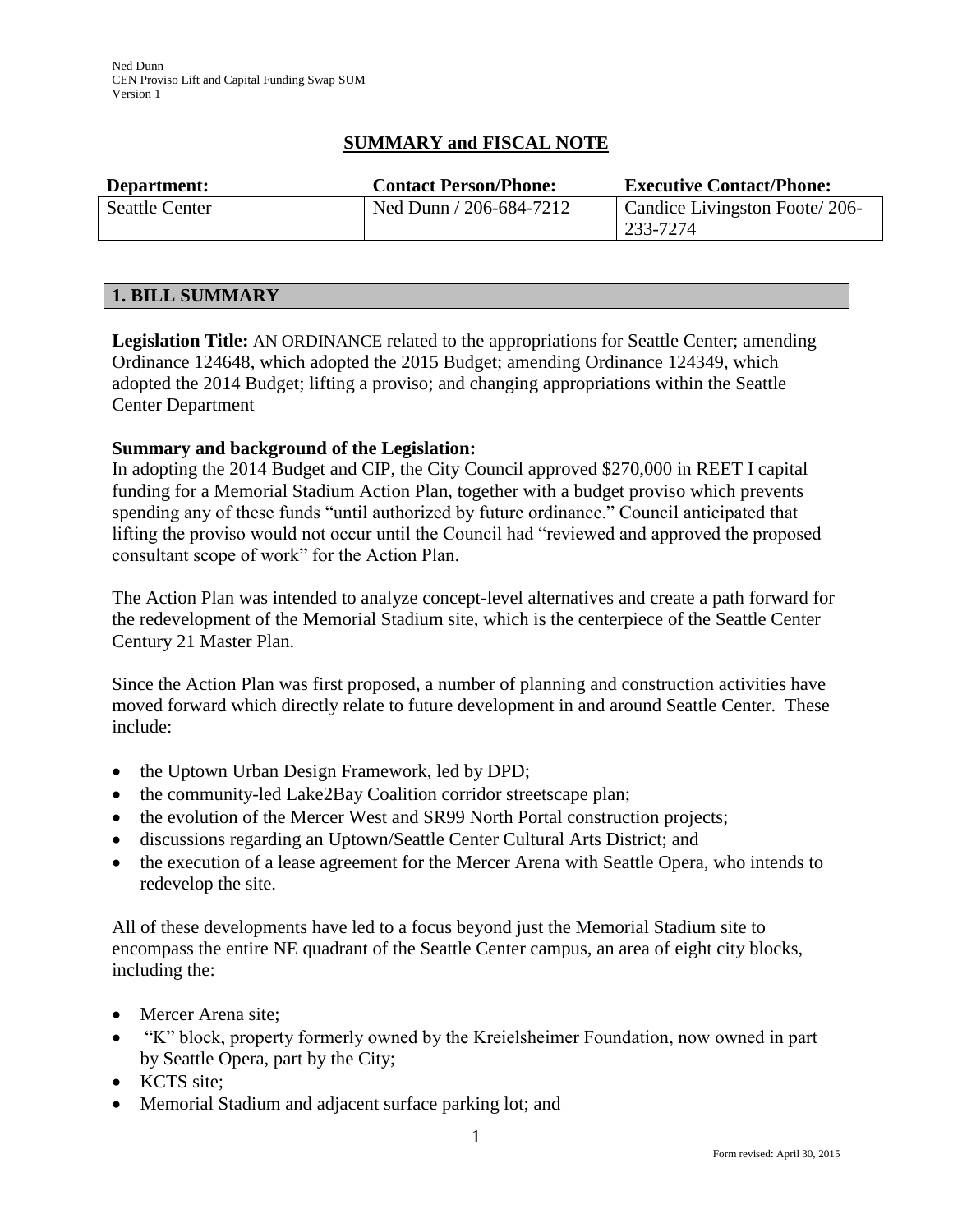Mercer Street Parking Garage.

## Strategic Parking Study

Out of numerous discussions among multiple stakeholders and City staff, a strong consensus has emerged that a critical next step to guide future redevelopment of both the Seattle Center NE quadrant and the Uptown Urban Center is a comprehensive Strategic Parking Study. The core scope and goals of such a study are to:

- Provide information essential to the planning and execution of future redevelopment of the Seattle Center parcels listed above;
- Access parking uses, supply, and needs over the next 20 years at Seattle Center and in the Uptown neighborhood to identify strategies and approaches that will best accommodate future growth and development;
- Look at alternative scenarios, trends, shared parking opportunities, and emerging technologies; and
- Augment the transportation analysis in DPD's Urban Design Framework EIS.

## Real Estate Consultant:

Seattle Center needs real estate expertise for analysis of issues, development of strategies, and advice in negotiations with other parties involved in developing proposals, contracts, and legislation. Currently, discussions are underway with the Seattle Opera regarding the K site regarding strategies to obtain a financial return for investment in the Opera Mercer Arena Project and also to achieve emerging UDF goals for the Uptown Urban Center. Other potential negotiations might involve KCTS, the School District, and potentially others parties.

#### Proposed Legislation:

Seattle Center believes that repurposing the existing \$270,000 originally allocated for a Memorial Stadium Action Plan to a parking study and real estate consultant is the best use for this funding. The allocation of funding will be roughly two-thirds to the Parking Study and onethird to the Real Estate Consultant. Some flexibility will be needed as Seattle Center works through the scoping of these efforts.

The proposed legislation would do two things:

- 1. Lift the budget proviso on the Memorial Stadium Action Plan to enable the use of these funds; and
- 2. Execute a funding swap between capital funds, a step needed because the capital funding source for the Memorial Stadium Action Plan (REET I) is not eligible to fund a parking study. Seattle Center has \$270,000 in remaining KeyArena Settlement Proceeds funds to swap with the REET I funds. The REET I funds would then be used to fund the capital improvements the Settlement Funds were programmed for – site improvements related to Artists at Play, and building infrastructure and patron experience improvements in KeyArena.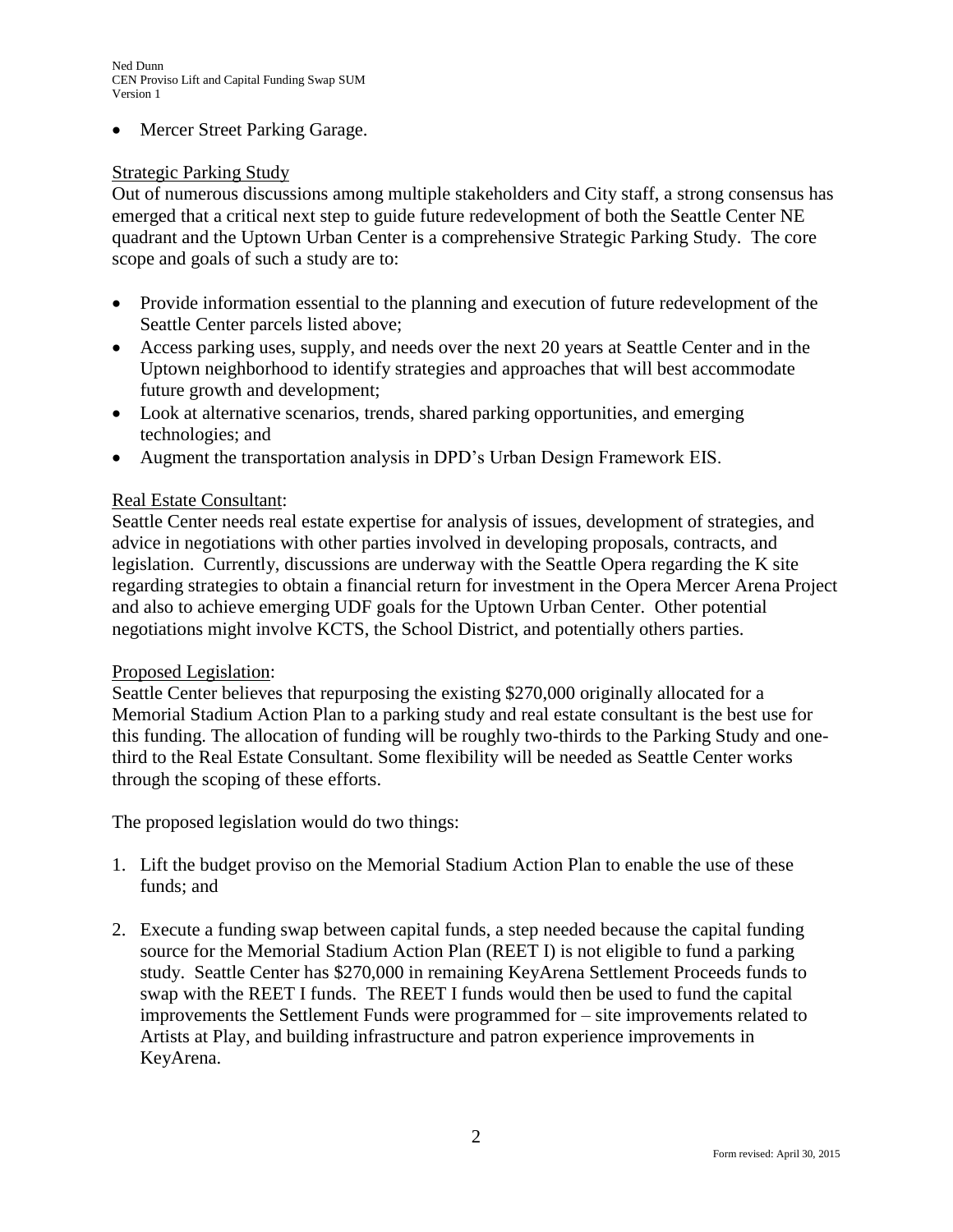## Timeline

The Executive is seeking City Council approval of this legislation in advance of 2016 budget deliberations in order to align the parking study with the EIS process for DPD's Urban Design Framework, which is scheduled to launch this fall. The parking study is planned to commence this summer with a final report anticipated in April 2016. In addition, real estate expertise is needed now to support negotiations that are already underway.

## **2. CAPITAL IMPROVEMENT PROGRAM**

| <b>Project Name:</b>   | <b>Project I.D.:</b> | <b>Project Location:</b> | <b>Start Date:</b> | <b>End Date:</b> | <b>Total Cost:</b> |
|------------------------|----------------------|--------------------------|--------------------|------------------|--------------------|
| <b>Seattle Center</b>  | S0703                | <b>Seattle Center</b>    | Q4/2006            | Ongoing          | <b>TBD</b>         |
| Long Range             |                      | Campus                   |                    |                  |                    |
| Investment             |                      |                          |                    |                  |                    |
| Plan                   |                      |                          |                    |                  |                    |
| <b>Fun Forest Site</b> | S0901                | <b>Seattle Center</b>    | Q1/2009            | Q4/2015          | \$1,914,000        |
| Restoration            |                      | Campus                   |                    |                  |                    |
| Key Arena              | S9901                | <b>Seattle Center</b>    | Ongoing            | Ongoing          | <b>TBD</b>         |
| Improvements           |                      | Campus                   |                    |                  |                    |
| & Repairs              |                      |                          |                    |                  |                    |

## **\_\_X\_\_ This legislation creates, funds, or amends a CIP Project.**

# **3. SUMMARY OF FINANCIAL IMPLICATIONS**

# **\_\_X\_\_This legislation has direct financial implications***.*

| Budget program(s) affected:                  |                                |      |                               |      |
|----------------------------------------------|--------------------------------|------|-------------------------------|------|
| <b>Estimated \$ Appropriation</b><br>change: | <b>General Fund \$</b>         |      | Other \$                      |      |
|                                              | 2015                           | 2016 | 2015                          | 2016 |
| <b>Estimated \$ Revenue change:</b>          | <b>Revenue to General Fund</b> |      | <b>Revenue to Other Funds</b> |      |
|                                              | 2015                           | 2016 | 2015                          | 2016 |
|                                              | <b>No. of Positions</b>        |      | <b>Total FTE Change</b>       |      |
| <b>Positions affected:</b>                   | 2015                           | 2016 | 2015                          | 2016 |
| Other departments affected:                  |                                |      |                               |      |

## **3.a. Appropriations**

**\_\_X\_\_ This legislation adds, changes, or deletes appropriations.**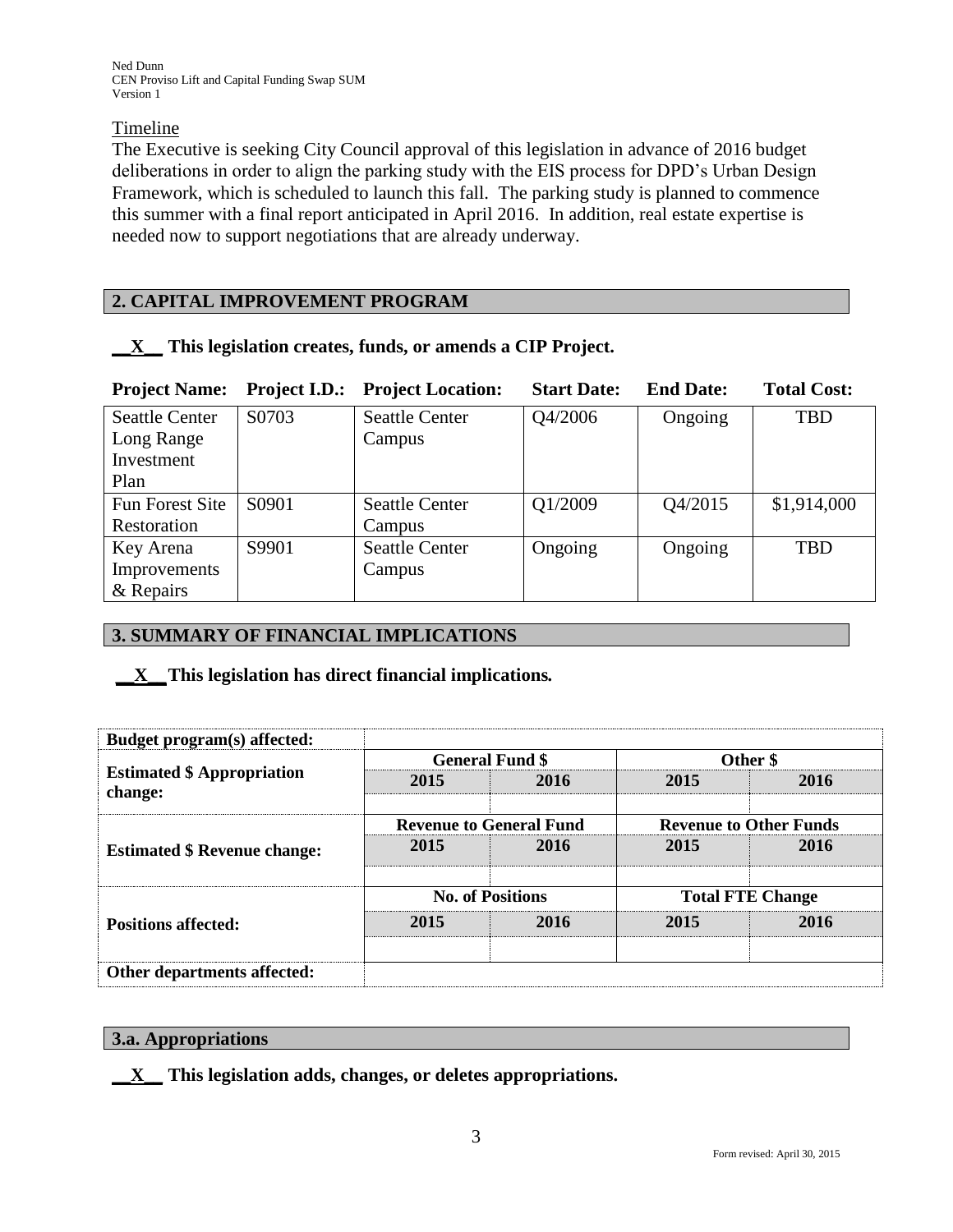| <b>Fund Name and</b><br>number                                                | Dept              | <b>Budget Control</b><br>Level Name/#*                        | 2015<br>Appropriation<br><b>Change</b> | 2016 Estimated<br>Appropriation<br><b>Change</b> |
|-------------------------------------------------------------------------------|-------------------|---------------------------------------------------------------|----------------------------------------|--------------------------------------------------|
| <b>Cumulative Reserve</b><br>Subfund – Real<br>Estate Excise Tax I<br>(00163) | Seattle<br>Center | Campuswide<br>Improvements<br>and Repairs<br>$(00163-S03P01)$ | (\$176,217)                            |                                                  |
| <b>Cumulative Reserve</b><br>Subfund – Real<br>Estate Excise Tax I<br>(00163) | Seattle<br>Center | KeyArena<br>$(00163-S03P04)$                                  | \$176,217                              |                                                  |
| Key Arena<br><b>Settlement Proceeds</b><br>Fund (00138)                       | Seattle<br>Center | Campuswide<br>Improvements<br>and Repairs<br>$(00163-S03P01)$ | \$176,217                              |                                                  |
| Key Arena<br><b>Settlement Proceeds</b><br>Fund (00138)                       | Seattle<br>Center | KeyArena<br>$(00163-S03P04)$                                  | (\$176,217)                            |                                                  |
| <b>TOTAL</b>                                                                  |                   |                                                               | $\boldsymbol{0}$                       |                                                  |

**\****See budget book to obtain the appropriate Budget Control Level for your department.*

#### Appropriations Notes:

## **4. OTHER IMPLICATIONS**

- **a) Does the legislation have indirect or long-term financial impacts to the City of Seattle that are not reflected in the above?** No.
- **b) Is there financial cost or other impacts of not implementing the legislation?** If the proviso is not lifted and funding is not swapped, Seattle Center will be unable to complete the Strategic Parking Study or hire consultants for real estate discussions with Seattle Opera and other stakeholders.
- **c) Does this legislation affect any departments besides the originating department?**  No.
- **d) Is a public hearing required for this legislation?**  No.
- **e) Is publication of notice with** *The Daily Journal of Commerce* **and/or** *The Seattle Times* **required for this legislation?** No.
- **f) Does this legislation affect a piece of property?** No.